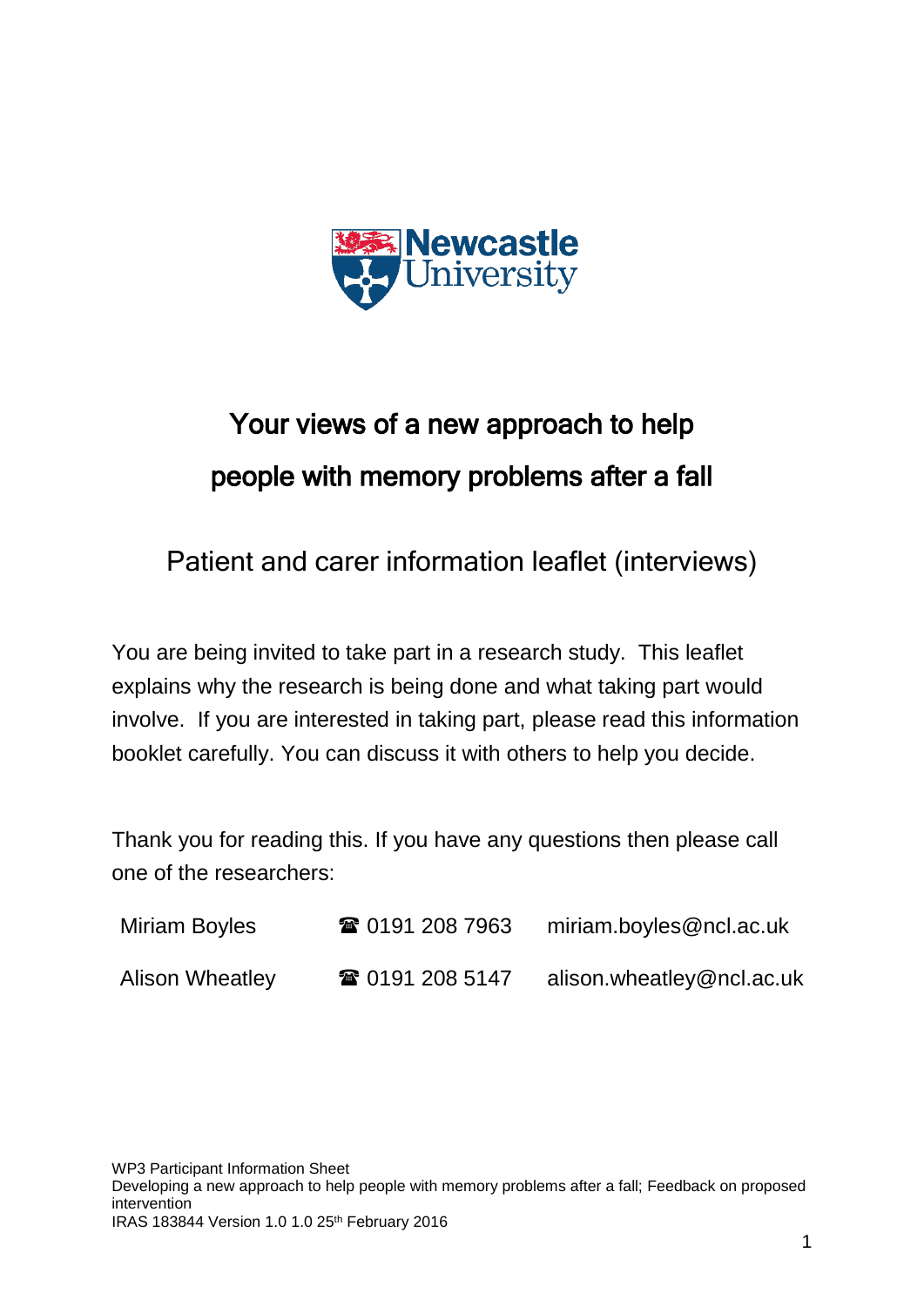### *What is the study about?*

People with memory problems are prone to falls and often hurt themselves as a result of falling. Little is known about the best way to support people with memory problems with fall-related injuries or about the help they currently receive. The aim of this project is to develop and test a new approach to help people with memory problems recover after a fall.

## *How can I help?*

You and your relative/friend have previously helped us by keeping a diary about the help you received and taking part in an interview. We have used the information you provided to develop a new approach. Before we test this out, we would like your feedback and comments. This will help us to refine the approach to make sure it can be put into practice and will be acceptable to older people who have fallen and hurt themselves.

## *What is involved?*

If you decide to take part in this additional part of the study:

- A member of the research team will contact you to arrange a convenient time to visit you (and your relative/friend) at home
- They will discuss this part of the study in more detail with you, answer any questions, and take your consent if you are happy to proceed
- Describe the proposed new approach and ask for feedback and comments
- Check whether you think anything is missing from the new approach.

The interview would be conducted by either Miriam Boyles or Alison Wheatley and would last no more than one hour. We would like to explore your opinions and those of a family member or friend. You can chose to be interviewed together or separately.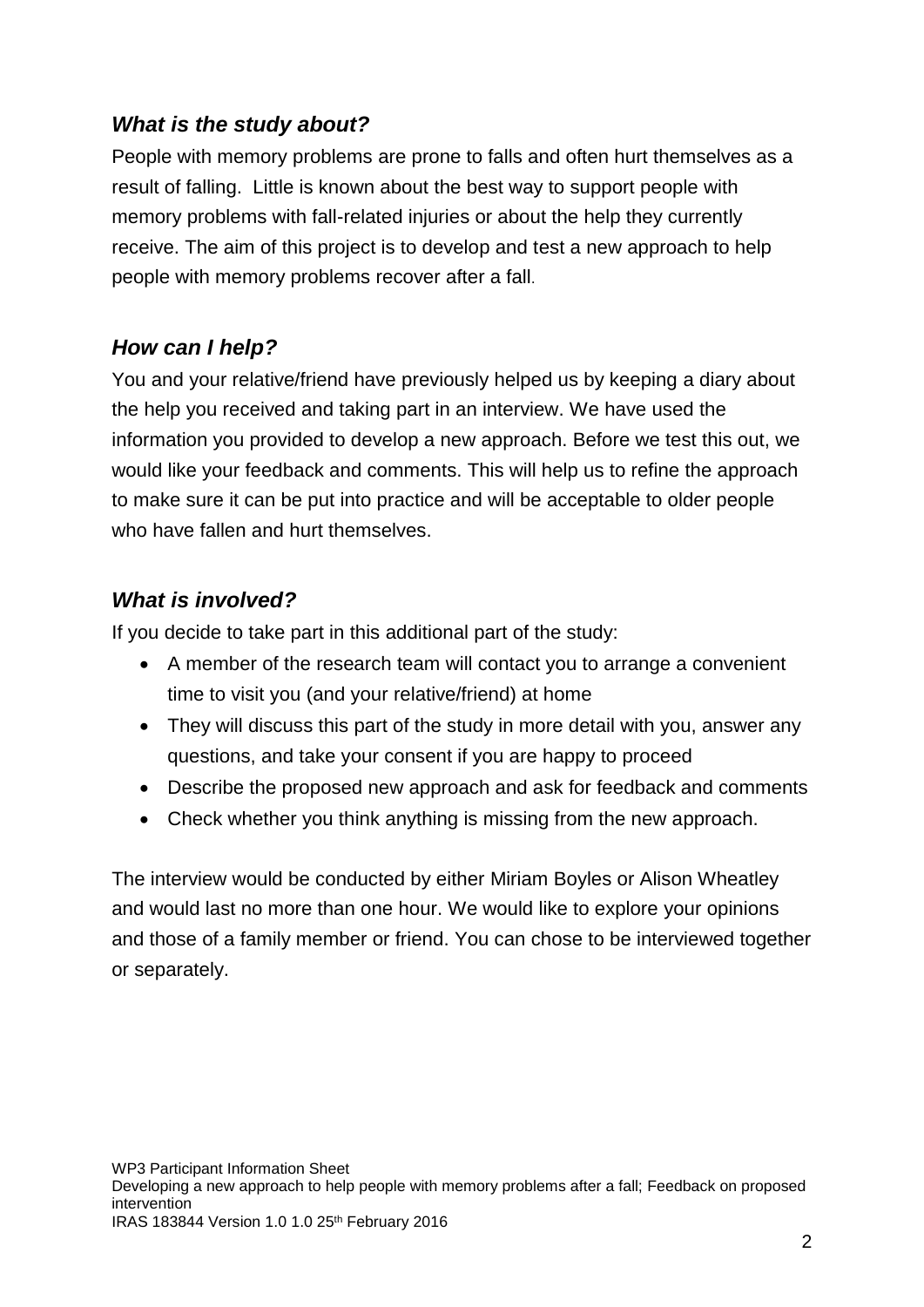#### *What difference will it make?*

It is unlikely that taking part will help you directly. However, you may enjoy talking to the researcher. Your ideas and experiences will help us to make sure that the proposed new approach is suitable and workable in practice.

#### *Do I have to take part?*

No. It is up to you to decide whether or not to take part. If you want to find out more about taking part in research, you can contact the NHS Patient Advisory Liaison Service (PALS) <*insert local number*>. You do not have to give a reason if you do not want to be involved. Whatever you decide will have no effect on the care you receive now or in the future. If you change your mind, you can leave the study at any time without giving a reason.

### *How will my information be kept confidential?*

Any information you give us will be kept confidential. Your personal details will only be used if we need to contact you about this research project.

We would like to tape record the interview. We will store the recordings securely. The recording of the interview will be sent to a company outside of Newcastle University to be typed up. The company will not know your name or any other details about you. When we write up the conversations we will change your names and personal details so that you cannot be recognised. We may use your words when we write up our findings but your personal details will not be included.

If you tell us anything that could put yourself or other people at risk, we would have to act on this information by telling your doctor or others involved in your care.

### *Who is organising and funding the study?*

The study will be organised by a team at Newcastle University. It is sponsored within the NHS by the Newcastle upon Tyne Hospitals NHS Foundation Trust.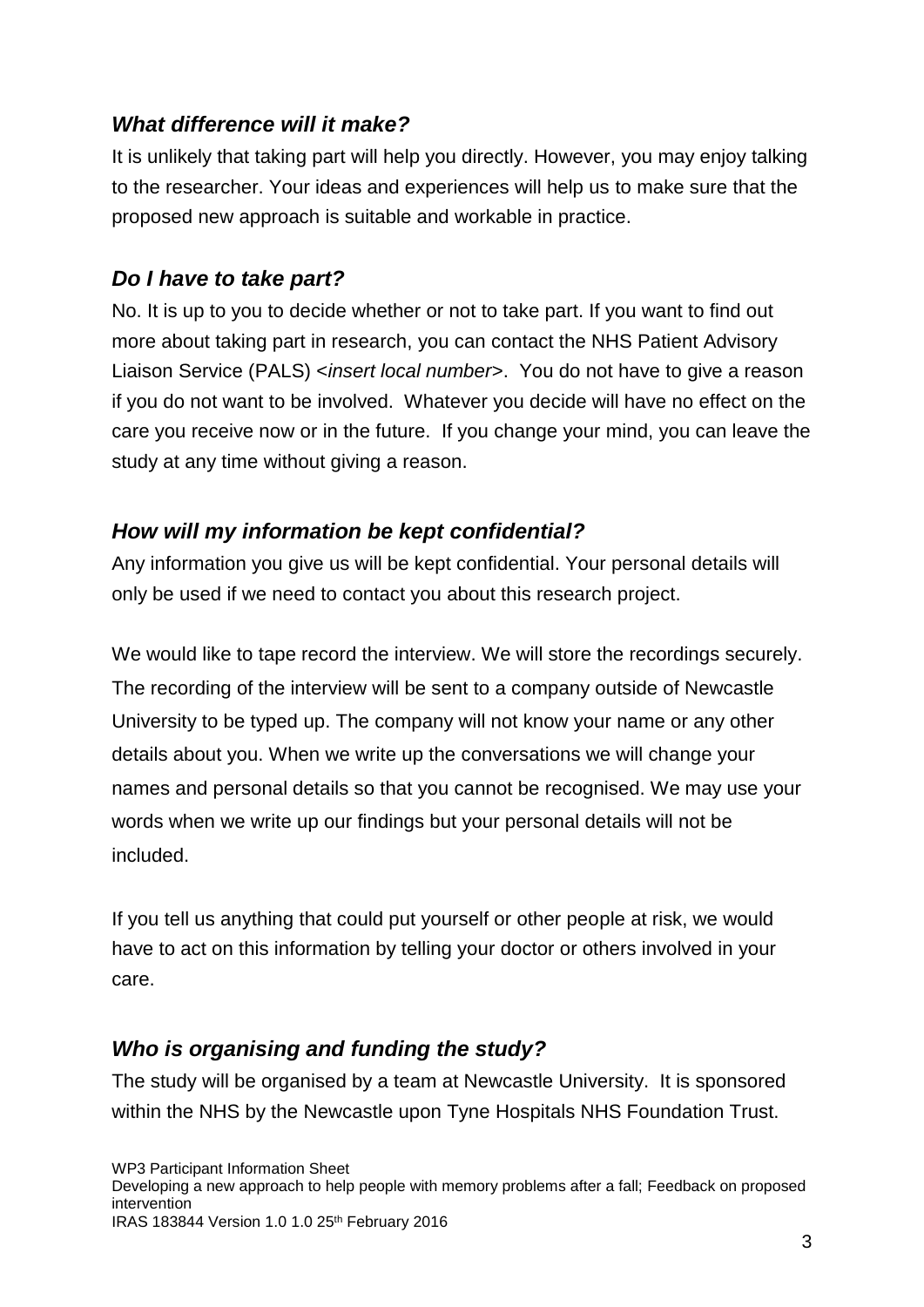The study is funded by the NHS through the National Institute for Health Research (NIHR) Health Technology Appraisal programme.

## *Who has reviewed this study?*

The study has been approved by the National Research Ethics Service Committee North East Newcastle and North Tyneside 2. The study has also been approved by the Research and Development Departments of the Newcastle upon Tyne Hospitals NHS Foundation Trust and <*insert site name*>. These research and development departments are responsible for making sure that the research is conducted properly. They may look at data collected during the study to make sure that procedures are being followed correctly.

### *What if there is a problem?*

If you have a concern about any aspect of this study, you should ask to speak to the researchers first who will do their best to answer your questions (their contact number is 0191 208 1314). If you remain unhappy and wish to complain formally, you can do this through the NHS complaints procedure. Details can be obtained from the Patient Advice and Liaison Service (PALS [http://www.pals.nhs.uk\)](http://www.pals.nhs.uk/) at your local hospital. Their contact number is <*insert local number*>.

### *What will happen next?*

We will telephone you in the next few days to check whether you are willing to take part in an interview. If you are interested in being involved, we will arrange to visit you at home. You will have the opportunity to ask any questions about the study before you make a decision.

If you do not wish to take part, you can either let the researcher know when she telephones or contact the project secretary (Beth Edgar, details below) and she will let the researcher know that you do not wish to take part or to be contacted.